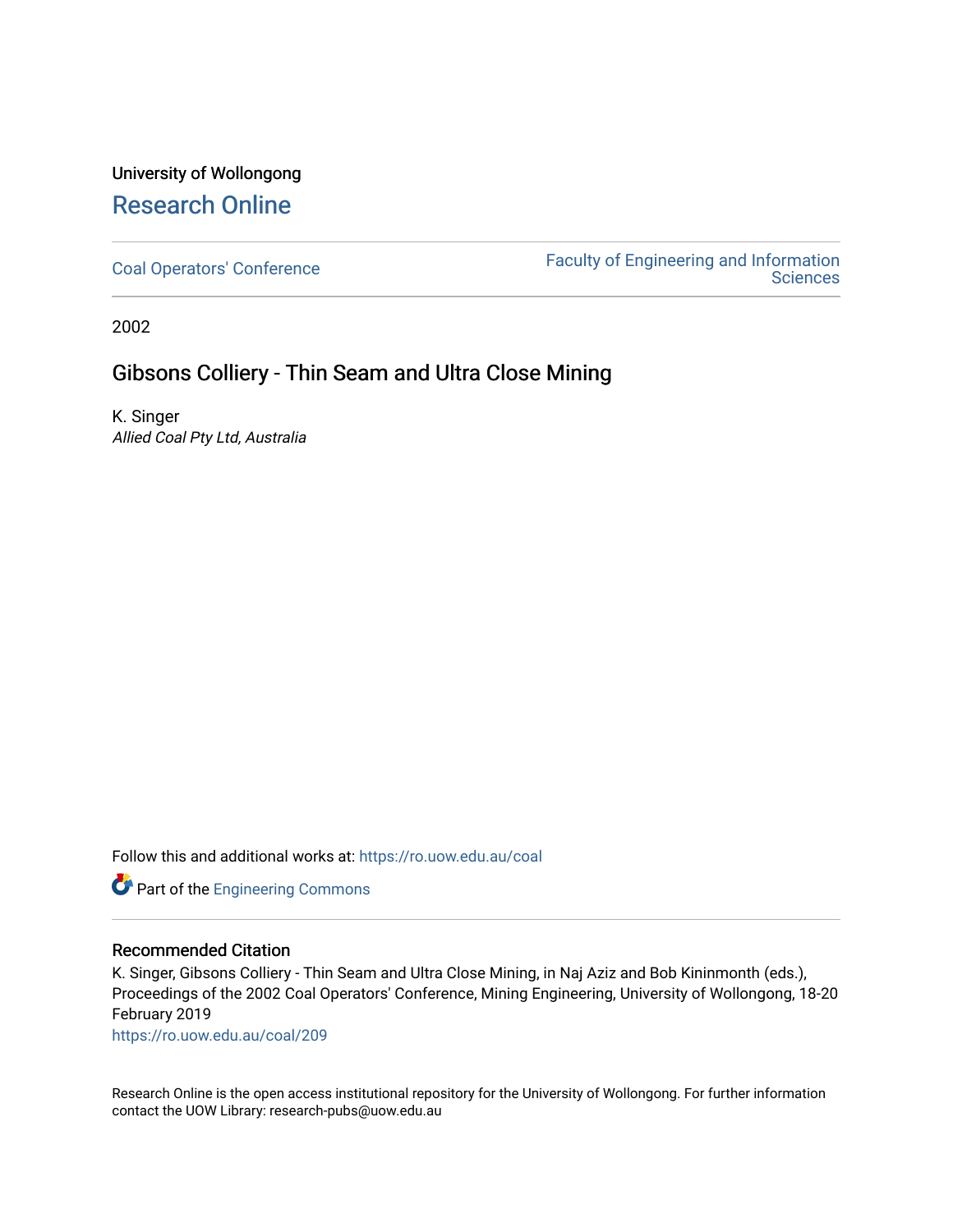# **GIBSONS COLLIERY – THIN SEAM AND ULTRA CLOSE MINING**

## **Ken Singer<sup>1</sup>**

#### **INTRODUCTION**

Thin Seam Mining Pty Ltd (TSM) is contracted by Allied Coal Pty Ltd (Allied) to mine the Balgownie Seam at Gibson's Colliery, Russell Vale. TSM will utilise *place change* systems of work as practiced in West Virginia, USA. For that purpose TSM has imported purpose-built, low-profile mining equipment from the USA. The equipment has been retrofitted in Wollongong with electrical systems that comply with Australian Standards. Presently the TSM workforce consists of approximately 14 operators from West Virginia, and 14 from Australia.

There is more coal mined in the state of West Virginia than in Australia. Most of that coal is mined in coal seams less than 1.5m in thickness. At Russell Vale the Balgownie Seam comprises a high quality coking coal and is approximately 1.2m thick. It was previously mined in the 1960's and 1970's via a longwall operation, however that operation proved unviable. The inability of previous operators to extract only the coal seam was one of the reasons previous operations were not sustainable.

Gibson's Colliery has accessed the Balgownie Seam directly from subcrop on the Illawarra Escarpment. This required the use of concrete portal structures, steel sets, roof bolts, timber, and void fill material. It will be necessary to cut across a number of existing Balgownie Seam roadways in the near future. Those workings are not accessible at present.

In the area of interest, the Balgownie Seam lies approximately 10m below the Bulli Seam where previous operators extracted up to 50% of Bulli Seam coal.

Some of the distinctive features of Gibson's Colliery include;

- 1. Up to 70% recovery by first workings alone.
- 2. A high quality coking coal that is will be blended with other coals, or sold alone.
- 3. Both the Balgownie seam and the overlying Bulli Seam are believed to be devoid of appreciable levels of water and gas in the area of interest.
- 4. Roof support that comprises 1.2m mild steel bolts in the mains, and 0.9m bolts in production panels. Secondary support where required comprises 6m long cable bolts.
- 5. Bolts installed with a Fletcher roof bolter utilising vacuum drilling. Cable tendons are currently installed with a conventional air leg roof bolter.
- 6. Place changing systems with plunges currently set at a maximum of 14 metres.
- 7. 100 metres of advance per production shift with a single continuous miner production unit
- 8. A positive (forcing) ventilation system that offers notable advantages over an exhausting system
- 9. Utilisation of existing surface infrastructure that has lowered capital investment
- 10. Two production shifts per day, and one maintenance shift, 5 days per week.
- 11. A workforce that believes it is possible to mine thin seams safely and at high production rates

#### **GEOLOGY AND STRUCTURE**

The roof of the Balgownie Seam consists of an overall fining-upwards sequence from coarse grained sandstone/pebble conglomerate through laminated to fine grained sandstones and mudstones. Within this overall trend, there are local variations in the nature of the immediate roof to the Balgownie Seam, ranging from carbonaceous mudstones through planar and cross-bedded sandstones to pebbly conglomerates. However, the

 $\overline{a}$ 

Allied Coal Pty Ltd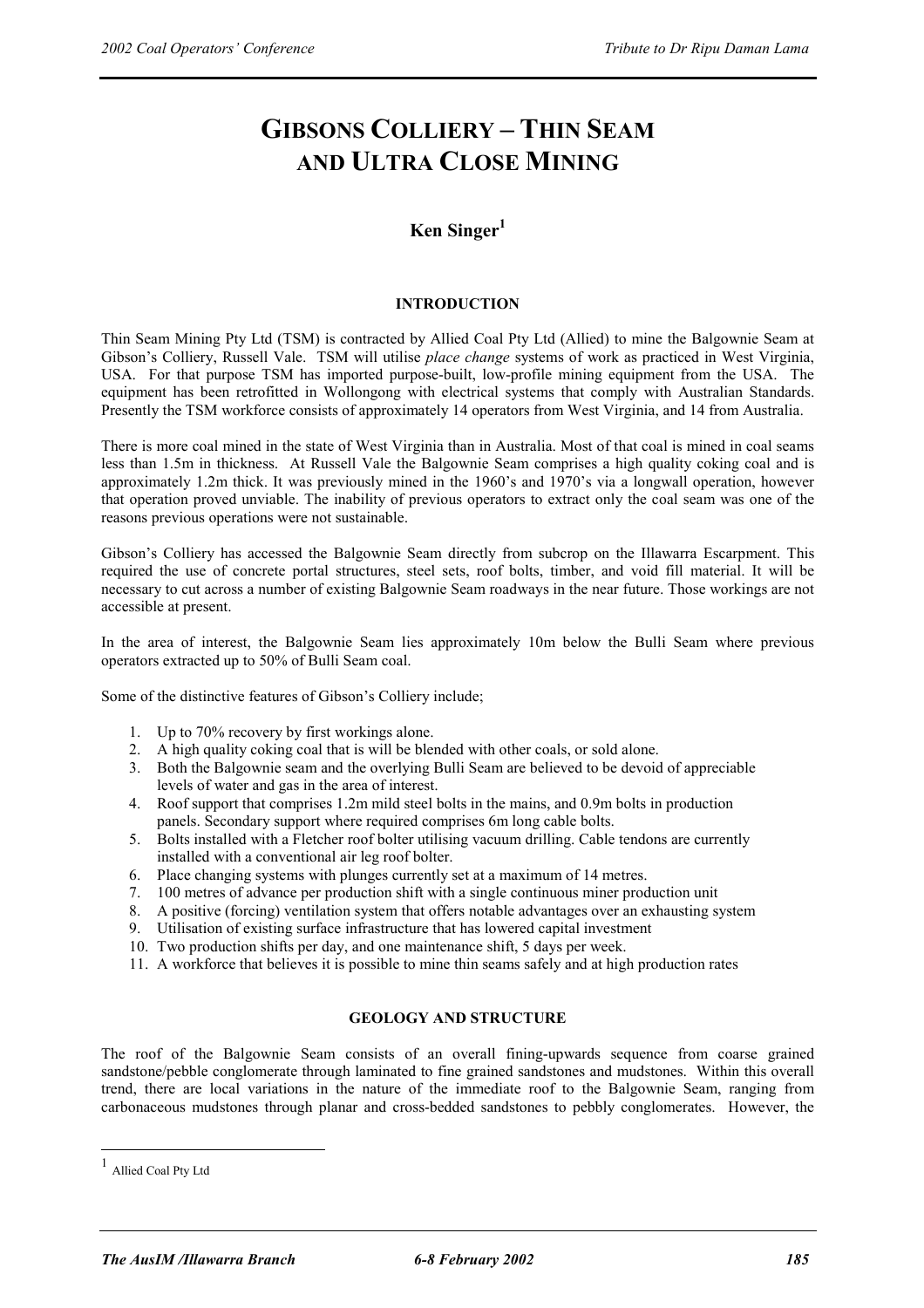vast majority of the roof is a sandstone - flaggy in parts, but mostly massive cross-bedded sandstone. The strength of the sandstone in the roof of the Balgownie seam ranges from 50 to 100 MPa.

Joints in the sandstone roof of the Balgownie Seam trend at approximately 355°, 100°, and 050° with respect to Grid North. At the shallow depths in which mining has been conducted, some of the joints present as decomposed zones. It has been found that there are a number of small throw normal faults that are aligned parallel to the 355<sup>o</sup> joint set.

The floor of the Balgownie Seam consists of carbonaceous mudstone, coal shale and laminates.

#### **MINING HISTORY**

#### **Bulli Seam**

Knowledge of the remnant pillars in the Bulli Seam is based on the original cloth plans held by the colliery. These show areas of hatching marked "pillars extracted" or similar. The nature of the remnant pillars inside such areas is unknown – it is possible that there are large pillars or stooks left in these areas. Elsewhere the plans show Welsh bords and main headings.

Fig. 1 shows a non-validated digitised version of the plan over the immediate area of interest: the Bulli Seam pillars are shown. Taking this interpretation at face value, Gibson's Colliery will be located under large pillars and goaf.



**Fig. 1 Plan of Mining Area** 

#### **Balgownie Seam**

The Balgownie Seam was worked by longwall methods in the mid 1970s immediately to the south. This area was also under Bulli pillar goaf. Discussions with the previous Balgownie Seam miners provided the following information:

- 1. Roof support was mostly by props and bars
- 2. Difficult roof control when at shallow depths headings driven southwest from the escarpment were very poor (note that the Gibson's layout has different orientations).
- 3. Conditions improved markedly as they went deeper, and this coincided with a change in direction of the driveages towards the west.
- 4. There were occasions when the mining conditions were typified by heavy rib crush, a step in the roof, open cracking (dipping between  $40^{\circ}$  and  $60^{\circ}$ ), and a flush of water. These were interpreted at the time to be associated with remnant pillars in the Bulli Seam goaf.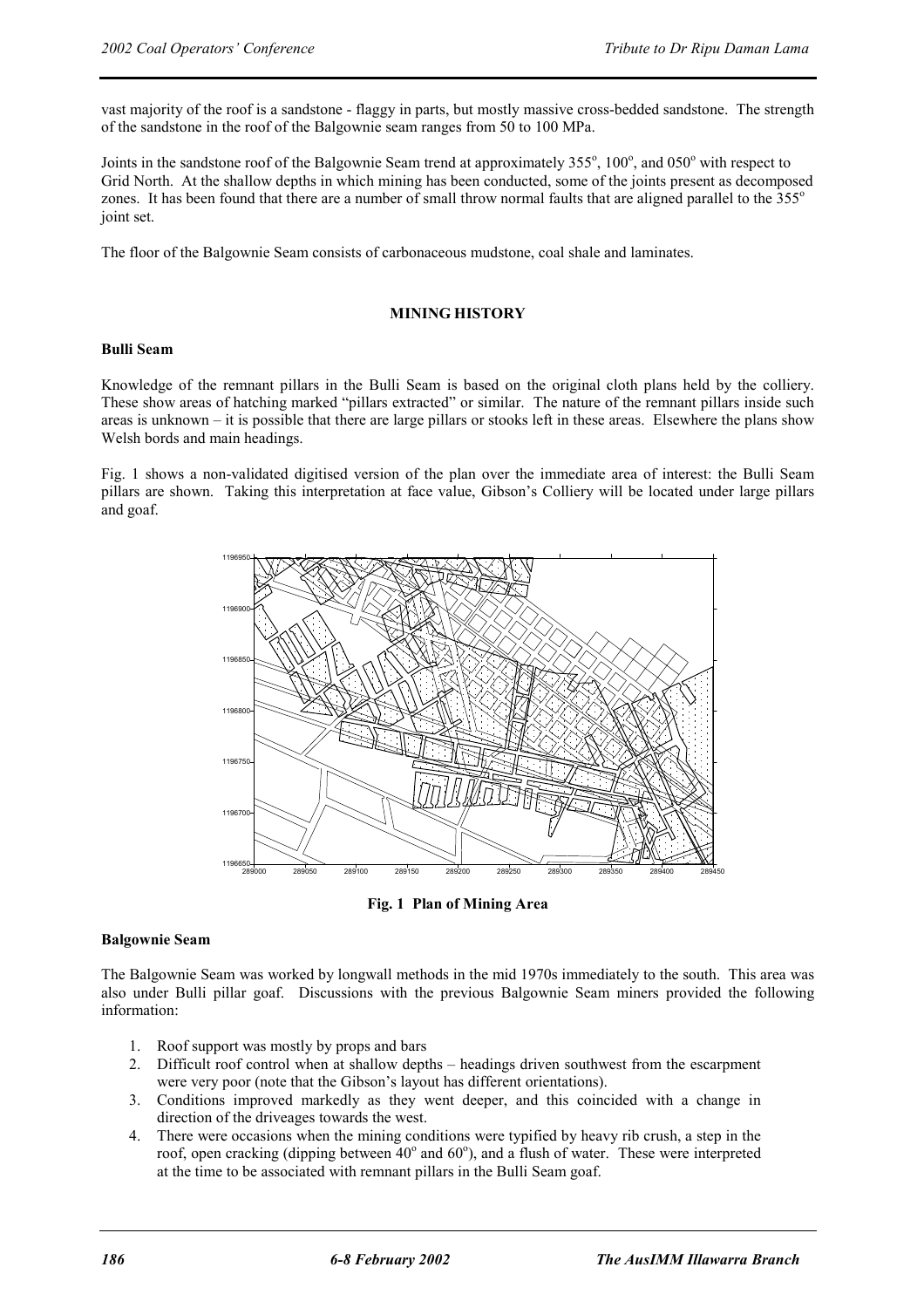- 5. There was a general belief that the poor roof conditions and the larger roof falls developed underneath the Bulli Seam goafs, possibly under remnant pillars in the goaf.
- 6. Minor roof falls developed in the presence of bedding partings close to the roof
- 7. Faults and associated joint zones were often associated with roof falls,

#### **RISKS**

Two specific risk types were identified as having the possibility of affecting the project.

#### **Generic Mining Risks**

In July 2001, a core risk assessment identified the following geotechnical risks:

- 1. Catastrophic collapse of pillars
- 2. Roof or rib fall

Both the core risk assessment and the subsequent risk assessment on gas and ventilation, suggested that one option was to form wider roadways – 6.2m. These were seen as offering larger cross-sectional areas for ventilation and wider spaces between mining equipment. Approval for wider roadways has not yet been sought. Risks associated with the movement of mobile equipment in confined spaces was addressed in a separate risk assessment on crush injuries.

The strata control risk assessment identified the following hazards:

- 1. Fall of previously supported roof
- 2. Fall of scat between supports
- 3. Struck by rock while scaling
- 4. Struck by rib

It is significant that thin seam and ultra close mining were considered not to introduce additional geotechnical risks compared to 'normal' seams.

#### **Business Risks – Ultra-Close Mining**

In the late 1960's or early 1970's a number of physical models were developed by ACIRL. The models showed the onset of floor heave when Balgownie roadways were located under and immediately adjacent to Bulli Seam pillars. For the case of the roadways under the Bulli pillars, a tensile failure developed in the roof. For roadways adjacent to the pillar, shear and tension failures developed in the roof. The nature of the shear failures in these physical models is consistent with the observations made by the earlier miners in the Balgownie Seam. Finite element modelling has been conducted to confirm the physical models. These models predict roof failures and floor heave of similar nature to those seen in the physical models.

Based on the modelling, a review of US work, and the experiences of TSM, a number of failure mechanism are possible, depending on the interaction of the stresses with the rock types. Beyond approximately 70 metres of cover, remnant pillars in the Bulli seam and goaf edges may impact on the strata conditions in the Balgownie seam. Roadways offset from any overlying pillar remnants may experience floor heave and roof falls. As remnant pillars are approached, there will be shear failure in the roof, rib spall and floor heave. Directly under any pillars, mining conditions may be better, with rib crush and possibly the opening of joints in the roof. Roadways aligned parallel to any joint sets and under remnant pillars may suffer from roof tensile failures.

The mining strategy that has been adopted is that once an area associated with a remnant pillar is recognised, the number of roadways in the adverse area will be minimised. No roadways will be formed in these areas if roof joints are present and sub-parallel to the roadways. Because the pillar stresses needed to create the poor ground conditions have to be high, the area that will be affected will be relatively small. It should be noted that to get high stresses, small isolated Bulli Seam pillars must be present.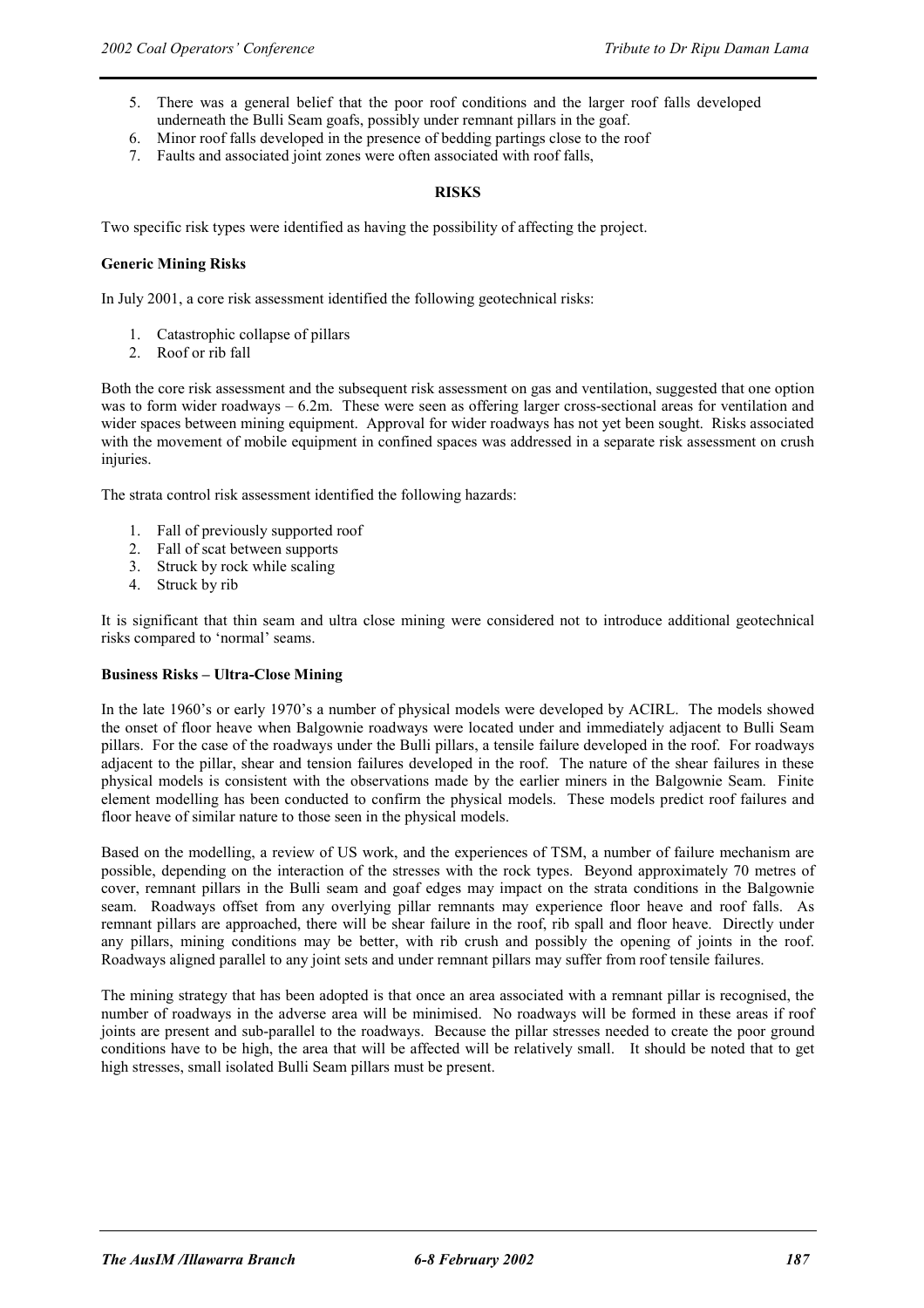#### **MANAGEMENT**

Some of the management issues are discussed below.

#### **Layout**

The mine layout was developed to maximise inherent roof performance and to prevent catastophic pillar failure. The layout is based on aligning roadway so that they are not parallel to the regional joint sets in the interburden. In addition, the layout is flexible so that it can change when remnant pillars are encountered.

Pillar sizes have been set on the following guidelines:

- 1. Production panels with a factor of safety of 1.6,
- 2. Interpanel pillars with a factor of safety of 2.0 assuming full extraction of the panels
- 3. Main pillars with a factor of safety of 2.0

Pillar stresses are based on overburden load assuming the Bulli Seam has not been extracted. This means that the loads will be underestimated when under remnant pillars in the Bulli Seam. The risk that this introduces in terms of pillar performance is judged to be acceptable because:

- 1. There is no intention to form pillars in such ground
- 2. The location of the remnant pillars in the goaf is not known so no practical alternative strategy is available.

Width to height ratios of the pillars are all greater than 10, so it is likely, that should any pillar failure develop, that the result will not be the shedding of load to other pillars, but they will fail in a plastic manner. This means that any failed pillars will remain load bearing after failure.

#### **Hazards And TARPS**

The geotechnical hazards for Gibson's are the same as for all underground coal mining – unpredicted roof geology, poor support installation, faults - plus the business risk of ultra-close mining.

Trigger Action Response Plans (TARPS) have been developed for the range of strata control variables anticipated at Gibson's Colliery. The TARPS require operators to respond to conditions that are not normal, and to report variations. That has required Gibson's Colliery to train its operators in the range of variables anticipated.

Training has included operators walking roadways with a geotechnical engineer, and witnessing first hand some of the conditions experienced by operators of the past. This has been possible because Gibson's Colliery has utilised several hundred metres of roadways that were developed between 30 and 80 years ago.

Managers Support Rules are considered support standards. Philosophically, the need for operators to "install additional support if considered necessary" is seen as a departure from the support standards and must be reported. This action is encouraged and warrants further investigation as the support standard may be deficient, and require amendment.

Each shift, operators are required to drill a test hole to confirm the nature of the roof strata, and to confirm that the required pre-tension is achieved by the support system. Regular testing of the distance to the Bulli Seam is to be included in the mining sequence.

#### **Roof Support Standards**

#### *Flat Roof - Typical Condition*

The key to roof support design in cut and flit pillar panels is to recognise the following three points:

- 1. The roof will fall to a unit that is in excess of say 20cm 25cm thick
- 2. The stress changes related to the cutting of the place will fully develop within 5m of the face
- 3. There will be no subsequent stress changes.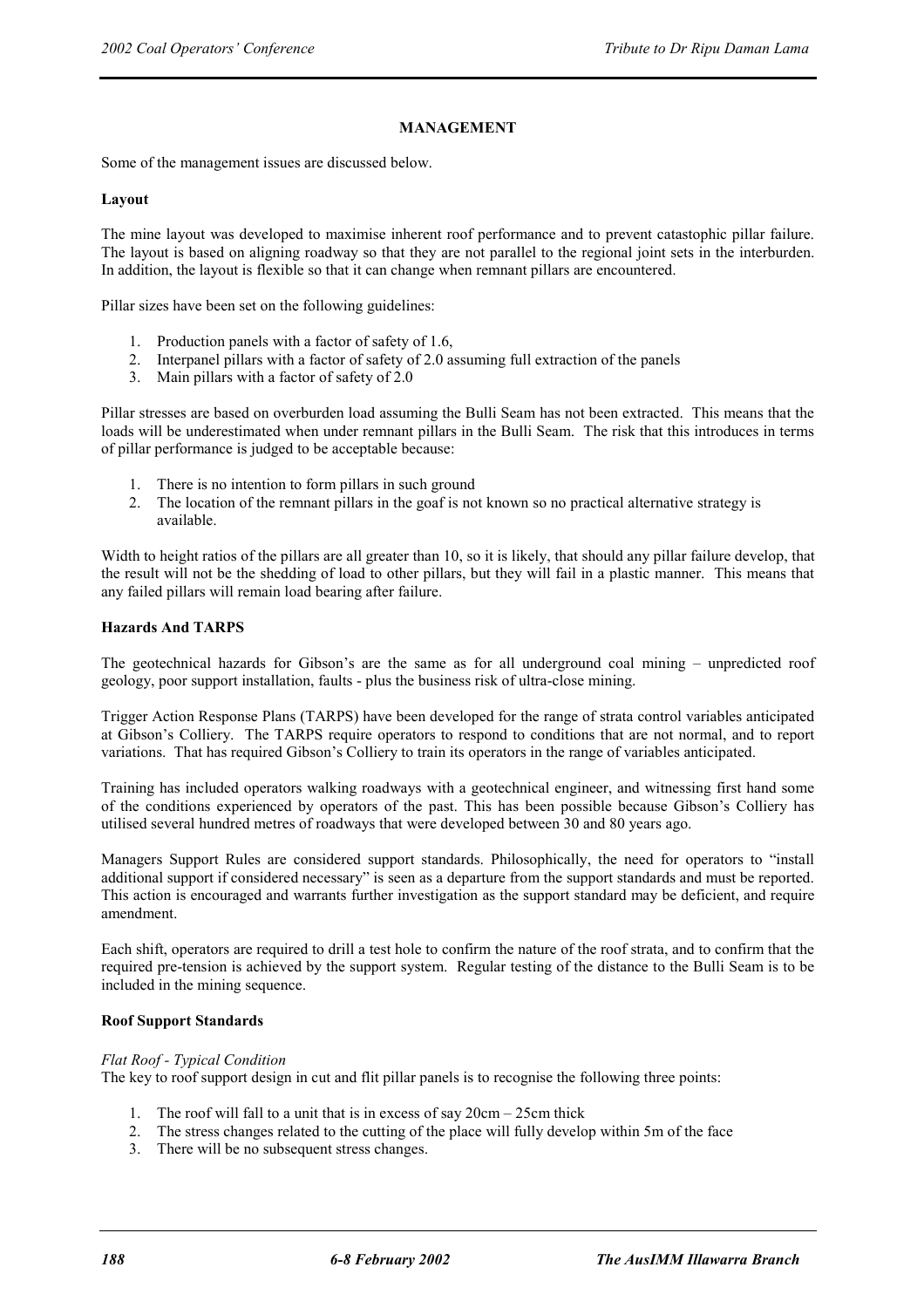With a demonstrably stable roof, either as-cut or after any fall, and no further stress changes, the question of roof bolt design is what is the role of roof bolts ?

The observational evidence from the 1970's is that roof falls developed if the distance to the first major parting in the roof was less than 0.6m. We have used this as the basis of a roof support strategy based on the suspension of a rock layer of this thickness. This leads to a light pattern of short bolts.

#### *Roof Support Associated With Remnant Pillars*

Based on the reported mining conditions elsewhere in the Balgownie Seam, roof falls can be expected below remnant pillars. It is noted that some of these falls may be delayed that is, not occur at the face itself. In areas of open cracks, indicative of tensile conditions, there is a risk of the roof unravelling to a significant height and possibly interconnecting to the Bulli Seam. In this situation, forcing ventilation minimises the risk of gas inflow to Gibson's Colliery.

It is assessed that a long tendon support will be required in these areas – based on cables or coupled bolts. The design should be based on dead weight suspension. The critical design parameter for this support is the likely height of the fall – this controls the length of the tendon as well as the load capacity of the system. The likely fall height is not known but it has been assumed at this stage that it is 3m. if triangular shape and 2m if a flat fall block. This gives a dead weight 22.5 tonnes - 30 tonnes per metre of roadway respectively. Note that the key unknown is the height of the fall. Until some experience is gained, it is recommended that any suspect ground be secured, the mining face relocated, and a geotechnical assessment made.

#### *Rib Support*

Given the thin seam of 1.2m and especially when wide roadways are adopted, pattern rib bolting should not be required. Some spot bolting around join and fault zones may be required.

#### **PROGRESS TO JANUARY 2002**

The portal was developed immediately behind the main office building at Russel Vale. The strata consisted of approximately 5m of colluvium, overlying an additional 10m-15m of weathered rock. The intensity of weathering decreased with depth: immediately beneath the colluvium the weathered coal measure strata was of lower strength. The initial roadway intercepted the brick portal structures of the old Gibson's Tunnel. These brick arches were filled with cementatious products supplied by Foscroc via Ventmine, with the grout preventing the arch from collapsing as steel sets were positioned. The installation of this grout exceeded our expectations and not only filled the voids but also penetrated into the fill above the brick arch.

The shallow workings are characterised by low horizontal stresses. Low horizontal stresses introduce the risk of joint-controlled failure with roof falls developing by slipping on vertical joints. The mining layout response was to seek a minimisation of the number of roadways parallel to the joint sets in the roof. When joint zones were intersected in areas of low confinement, the response was angled cables installed through the joints and over the coal solids. A persistent decomposed zone was identified and in that zone plunge lengths were reduced and straps and cable bolts were installed, as planned.

Up to 3 cutthrough, the roadways were formed at 2.0m high. In the first week of thin seam operations, the 2<sup>nd</sup> week of January 2002, Gibson's Colliery achieved a 70 metre and an 80 metre shift. In the second week, several shifts in excess of 100m were achieved. Those shifts were 9 hours in length, and several hours were lost due to delays experienced while commissioning the equipment.

#### **ACKNOWLEDGEMENTS**

- To Dr. Ross Seedsman of Seedsman Geotechnics Pty Ltd. His conviction and foresight have provided Gibson's Colliery with a cost effective and credible strata management system for the application.
- To Tim Gaudry and Peter Craig of Jenmar Australia for their participation in the design and testing of strata support systems to date.
- Graham (Spot) White of the CFMEU, for his participation during enterprise negotiations, and for genuinely welcoming our American colleagues into the Wollongong community.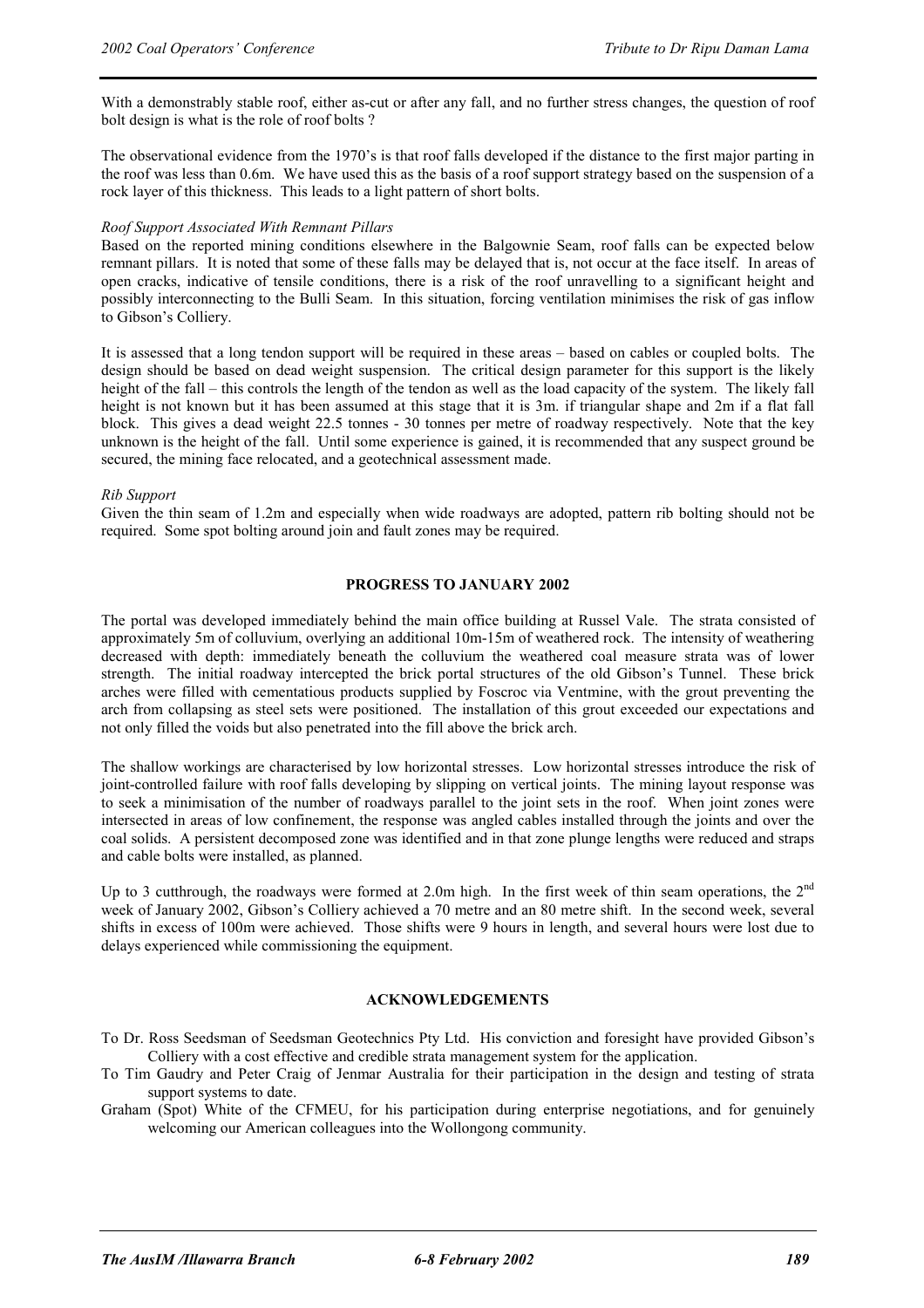|                                          | <b>NORMAL</b>                                                                                                                                | <b>LEVEL 1A TRIGGER</b><br>Cut and bolt installation                                                                                                                         | <b>LEVEL 1B TRIGGER</b><br>Remnant pillars                                                                                                                                   | <b>LEVEL 1C TRIGGER</b><br>Strucutre                                                                                                                                                                            | <b>LEVEL 2 TRIGGER</b><br>Strata aleret                                                                                                                                                             |
|------------------------------------------|----------------------------------------------------------------------------------------------------------------------------------------------|------------------------------------------------------------------------------------------------------------------------------------------------------------------------------|------------------------------------------------------------------------------------------------------------------------------------------------------------------------------|-----------------------------------------------------------------------------------------------------------------------------------------------------------------------------------------------------------------|-----------------------------------------------------------------------------------------------------------------------------------------------------------------------------------------------------|
| <b>DEFINITION</b>                        | Extended plunge (more<br>than 6m) is judged to be<br>possible.<br>Flat roof or falls less than<br>$0.5m$ high<br>No or very little rib spall | Plunge more than 0.5m<br>overwidth<br>Less than full length not due<br>to ground conditions<br>Bolt installation is not to<br>design requirements<br>Bolts not taking torque | Open vertical cracks in the<br>roof<br>Open angled cracks in roof<br>Flush of water in the plunge<br>Excessive rib spall<br>Visual signs of weighting<br>including:<br>Noise | Faults, dykes, joint zones<br>encountered.<br>Visual roof deformation<br>$\bullet$<br>such cracking<br>developing along rock<br>defects<br>More than 0.3m throw<br>fault<br>Roof falls more than<br>$0.5m$ high | Cannot set ATRS to roof of<br>fall<br>Inability to adequately<br>support with available<br>support standards<br>Miner or Fletcher buried or<br>cannot be withdrawn under<br>its own tractive effort |
| <b>REFERENCE</b>                         | PINCH OUTS<br><b>SLABBY ROOF</b><br>RIB CONDITION 0 - 1                                                                                      |                                                                                                                                                                              | <b>HIGH STRESS</b><br><b>RIB CONDITION 3-5</b>                                                                                                                               | <b>JOINTED ROOF</b><br><b>FAULT</b><br><b>CLAY VIENS</b><br>PINCH OUTS                                                                                                                                          |                                                                                                                                                                                                     |
| <b>POSSIBLE</b><br><b>INTERPRETATION</b> | Immediate sandstone roof<br>beam<br>No remnant pillars<br>No faults or joint zones                                                           | Incorrect or not maintained<br>equipment<br>Incorrect materials<br>Broken ground<br>Support standards not<br>followed<br>Operators not competent                             | Under influence of remnant Fault zone<br>pillars                                                                                                                             | Joint zone and low stresses                                                                                                                                                                                     | Geology more complicated<br>than anticipated by<br>geotechnical engineers<br>Complex roof and remnant<br>pillar interaction                                                                         |
| <b>ALL PEOPLE</b>                        | Continue production and<br>conduct work to sequence<br>and support standards<br>Awareness of Strata<br>Domain Plan                           | Review installation<br>requirements and check<br>supplies<br>Install additional support to<br>standards or stop.                                                             | Inform coordinator and<br>Mine Statutory Official<br>During excavation minimise<br>size and time of roof<br>exposure                                                         | Inform coordinator and<br>Mine Statutory Official<br>Continue production<br>During excavation minimise<br>size and time of roof<br>exposure                                                                     | Stop production.<br>Withdraw equipment.<br>Inform coordinator and<br>Mine Statutory Official<br>Install supplemental support<br>as directed.                                                        |
| <b>MINER DRIVER</b>                      | Cut to width and length as<br>set in support standards<br>Record plunge conditions<br>on sheet                                               | Return to design width and<br>length of plunge<br>Record width and length on<br>sheet<br>Continue production                                                                 | Stop plunge<br>Record width and length<br>Relocate miner<br>Await instructions from<br>officials                                                                             | Reduce plunge to allow<br>satisfactory roof for bolting<br>Record width and length<br>Await instructions from<br>officials                                                                                      | Withdraw miner<br>No-road area<br>Advise coordinator and<br>Mine Statutory Official<br>immediately                                                                                                  |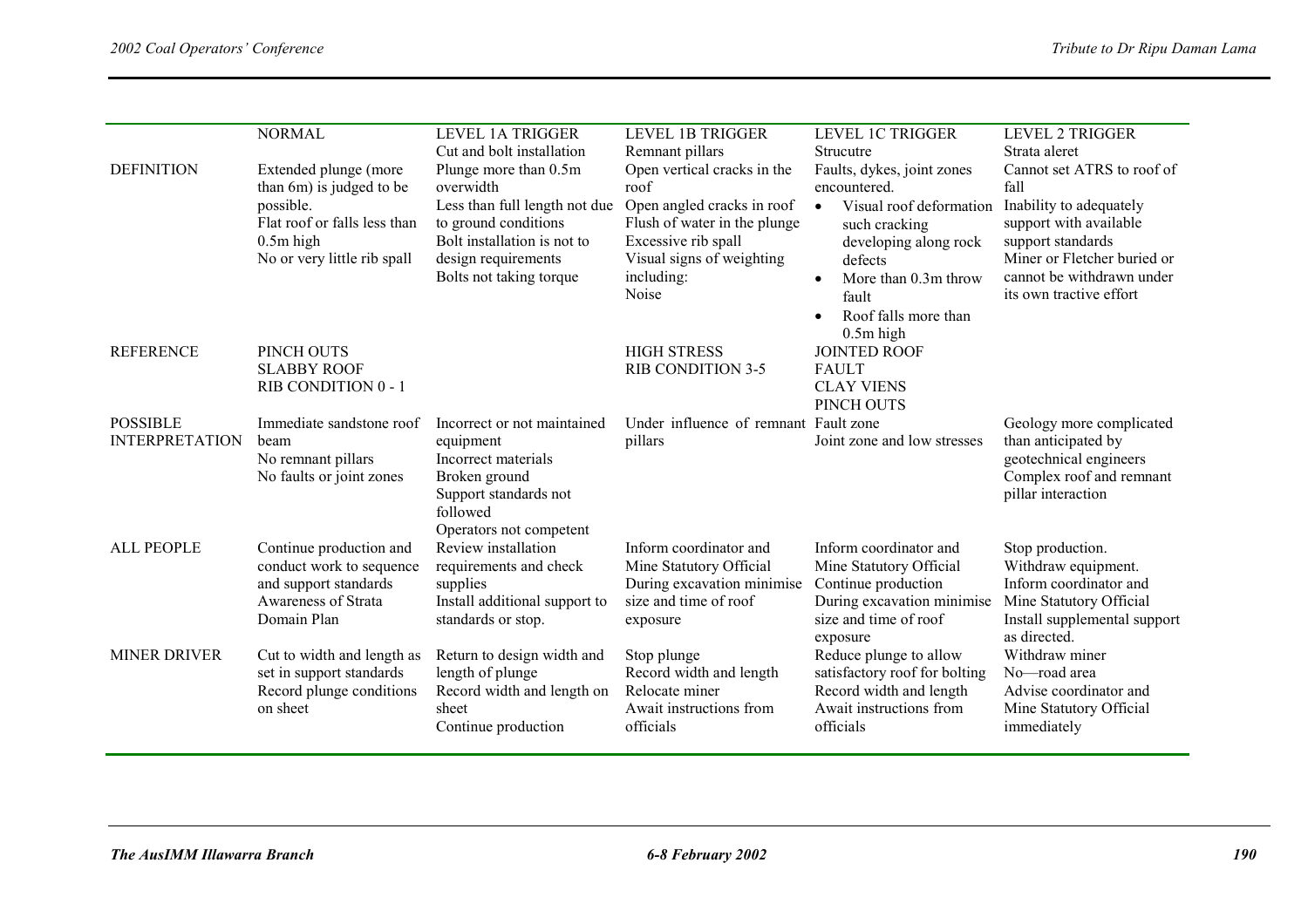| <b>BOLTER</b>   | <b>NORMAL</b><br>Install to support standard<br>Measure and record width<br>and length of plunge<br>Record on sheet<br>Any additional support to<br>be recorded<br>Drill test hole at beginning<br>of shift<br>Conduct torque test<br>Place and advance no-road<br>signs | <b>LEVEL 1A TRIGGER</b><br>Cut and bolt installation<br>Inform coordinator if<br>equipment fault<br>Repair equipment<br>immediately<br>Record on strata sheet<br>Records any time a plunge is<br>left unbolted for more than 4<br>hours | <b>LEVEL 1B TRIGGER</b><br>Remnant pillars<br>Support using latest<br>recommendation from strata<br>review team<br>Record on sheet                                                                                                                                                                                                                                                                                                                    | <b>LEVEL 1C TRIGGER</b><br><b>Strucutre</b><br>Support using latest<br>recommendation from strata<br>review team<br>Record on sheet                                                                                                                                                                                                                                                                                                                                | <b>LEVEL 2 TRIGGER</b><br>Strata aleret<br>Withdraw bolter<br>No-road area<br>Notify coordinator and Mine<br><b>Statutory Official</b><br>immediately<br>Install additional support as<br>directed                                    |
|-----------------|--------------------------------------------------------------------------------------------------------------------------------------------------------------------------------------------------------------------------------------------------------------------------|-----------------------------------------------------------------------------------------------------------------------------------------------------------------------------------------------------------------------------------------|-------------------------------------------------------------------------------------------------------------------------------------------------------------------------------------------------------------------------------------------------------------------------------------------------------------------------------------------------------------------------------------------------------------------------------------------------------|--------------------------------------------------------------------------------------------------------------------------------------------------------------------------------------------------------------------------------------------------------------------------------------------------------------------------------------------------------------------------------------------------------------------------------------------------------------------|---------------------------------------------------------------------------------------------------------------------------------------------------------------------------------------------------------------------------------------|
| <b>OFFICIAL</b> | MINE STATUTORY Continue Statutory and<br>other inspections<br>Monitor instrumentation as supplies.<br>required by strata review<br>team                                                                                                                                  | Determine if mining should<br>stop pending repairs/new<br>Record on statutory report                                                                                                                                                    | Continue statutory and<br>$\bullet$<br>other inspections<br>Install temporary<br>$\bullet$<br>supplemental support if<br>required to ensure<br>immediate stability<br>Note location,<br>٠<br>geological and<br>geotechnical details and<br>remedial action taken<br>on shift or statutory<br>report<br>Communicate with<br>oncoming Mine<br>Statutory Official as per •<br>mine communication<br>system.<br>Record on statutory<br>$\bullet$<br>sheet | Inspect place with<br>$\bullet$<br>coordinator and<br>determine if mining<br>should continue<br>Invoke strata alert if<br>$\bullet$<br>mining does not<br>continue<br>Install supplemental<br>support.<br>Note location,<br>$\bullet$<br>geological and<br>geotechnical details and<br>remedial action taken<br>on shift report<br>Communicate with<br>oncoming Mine<br>Statutory Official as per<br>mine communication<br>system.<br>Record on statutory<br>sheet | Inform SCP<br>Monitor extent and<br>development of fall.<br>Safety contact with All<br>$\bullet$<br>People<br>"No Road" entries to<br>fall area.<br>Await advice from mine<br>$\bullet$<br>manager.<br>Supervise recovery of<br>fall. |